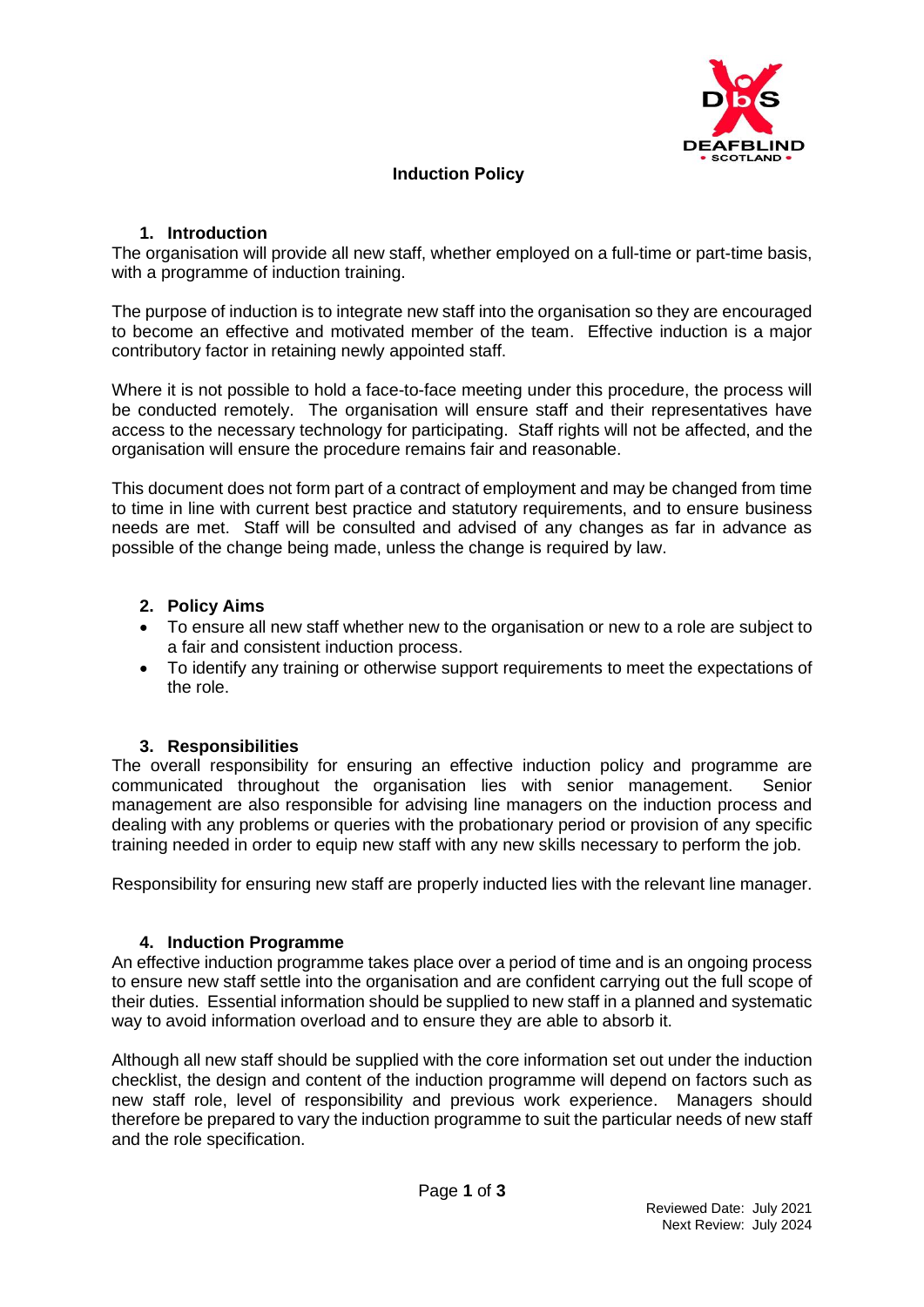

The induction programme should involve input from the managers and work colleagues who are best placed to supply the new staff with the full range of relevant information and assistance.

# **5. Induction Checklist**

The line manager should provide newly appointed staff with a range of information and training about the organisation and their new role, including guidance on:

- Core business objectives and values
- Departmental structure
- The workplace and working from home arrangements
- The purpose and key responsibilities of the new role
- Fire and health and safety procedures
- The team members they will be working with
- Expected standards of behaviour and performance
- Any probationary arrangements
- Completion of all necessary documentation relating to the appointment
- All policies and procedures including those concerning equal opportunities and data protection.

The line manager should use an induction checklist to ensure new staff are provided with an induction pack containing all the relevant information relating to these areas. The induction checklist should be signed by new staff and returned to the line manager within one month of employment commencing to confirm this stage of the induction programme has been carried out.

#### **6.** Induction Training

The following training will be implemented for DbS staff

| <b>Guide/Communicators</b>                    | <b>Staff</b>                                  |
|-----------------------------------------------|-----------------------------------------------|
| <b>Induction Training:</b>                    | <b>Induction Training:</b>                    |
| History of the organisation; Structure of the | History of the organisation; Structure of the |
| organisation; Background of deafblindness;    | organisation; Definition of deafblindness;    |
| Organisational processes e.g. forms           | Organisational processes e.g. forms           |
| <b>Health and Safety training</b>             | <b>Health and Safety training</b>             |
| 3 days basic training on supporting a         | 3 days basic training on supporting a         |
| deafblind person: Signature Qualification     | deafblind person: Signature Qualification     |
| T202                                          | T202                                          |
| Basic communication skills; Definition of     | Basic communication skills; Definition of     |
| deafblindness; Groups of deafblind people;    | deafblindness; Groups of deafblind people;    |
| Guiding skills with deafblind people; Causes  | Guiding skills with deafblind                 |
| of deafblindness                              |                                               |
| <b>Additional Mandatory Training:</b>         |                                               |
| Safer Handling training                       |                                               |
| <b>GDPR</b>                                   |                                               |
| <b>Adult Support and Protection</b>           |                                               |
| <b>Child Protection</b>                       |                                               |
| <b>SSSC Codes of Practice</b>                 |                                               |
| Food Hygiene – Care at Home workers           |                                               |